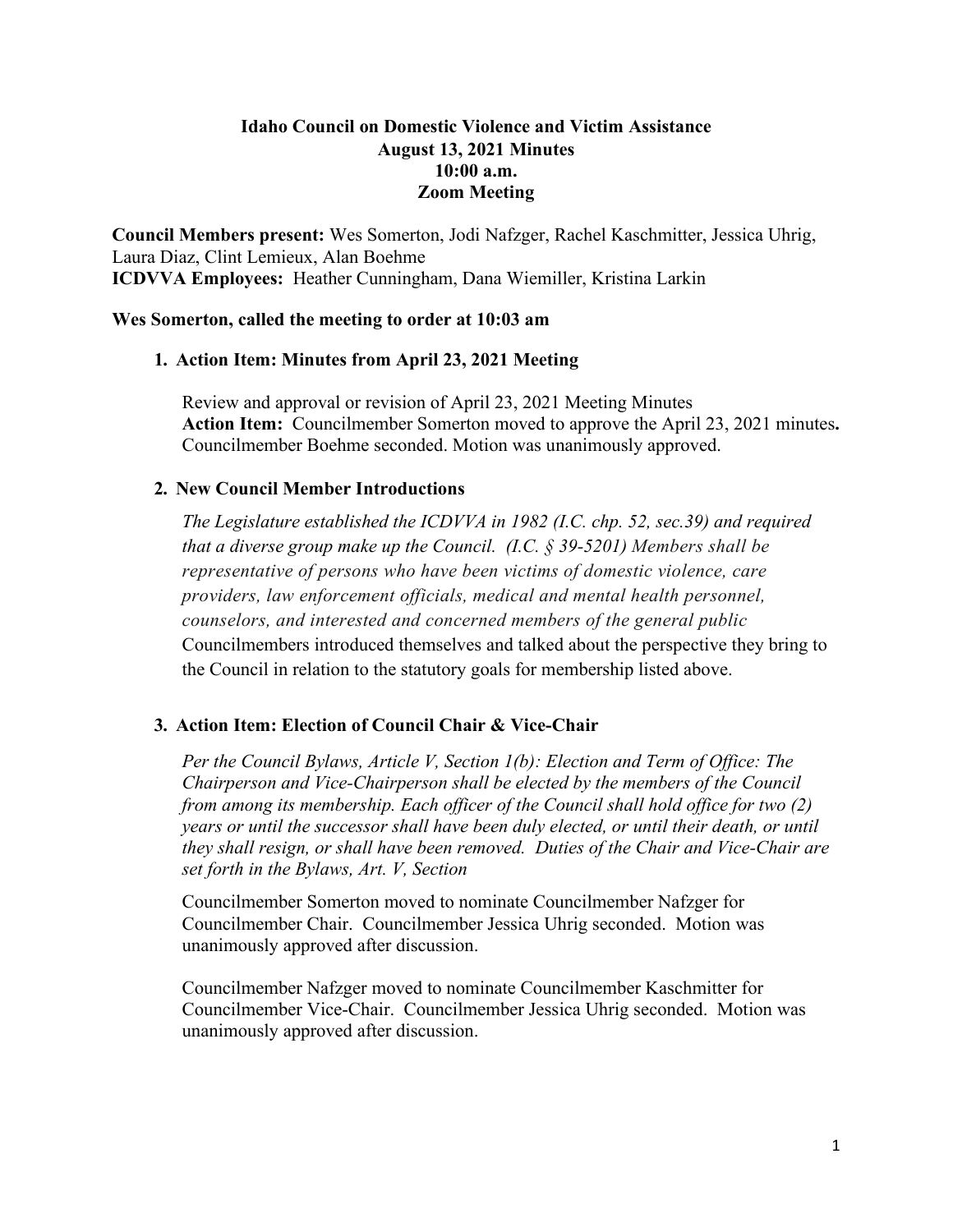### **4. Action Item: Revision of Bylaws Regarding Standing Committees and/or Formation of Bylaw Revision Subcommittee**

Per the Council Bylaws, Article V, Section 5: *Election and Term of Office: The Chairperson and Vice-Chairperson shall be elected by the members of the Council from among its membership. Each officer of the Council shall hold office for* 

Councilmember Somerton and Director Cunningham presented information on the Bylaws and the suggestion to form a Bylaw Revision Subcommittee. Councilmember Somerton will assist with establishing appointing a subcommittee. Councilmember Somerton moves to approve formation of Bylaw revision subcommittee. Councilmember Jessica Uhrig seconded. Motion was unanimously approved. Motion was unanimously approved.

## **5. Action Item: OIP Committee Appointments**

Presentation by OIP Chair Wes Somerton and Dana Wiemiller for appointment of new OIP Committee members Erin Tomlin, Heidee McMillin, Kimberly Talbot. Councilmember Somerton moved to appoint Tomlin, McMillin and Talbot to the Committee. Councilmember Boehme seconded. Motion was unanimously approved.

## **6. Action Item: Set Public Input and Future Council/Strategic Planning Dates**

Council discussed date for September 8, 2021 via Zoom for the Strategic Plan Meeting and feedback from programs 9:30-12:00 p.m. The Strategic Plan Meeting ideally in person will be on November 5, 2021. The Conference planning committee / RFP development will be on November 4, 2021 via Zoom and Councilmember Diaz and Councilmember Kaschmitter will join the Conference planning committee.

Quarter 4 Council Meeting will be via Zoom on December 3, 2021. Quarter 1 Council Meeting will be via Zoom on February 25, 2022. Quarter 3 Council Meeting will be via Zoom on April 29, 2022. 2022 Safety and Resilience Conference will be June 1 and 2, 2022. Quarter 3 Council Meeting will be in person July 21, 2022 depending on Pandemic status. Quarter 4 Council Meeting will be December 2, 2022 via Zoom.

Potential Roundtables meetings are scheduled for Region 1, July 29, 2022. Region 2, August 26, 2022, Region 3, April 15, 2022. Region 4, November 4, 2022. Region 5, May 17, 2022. Region 6, September 13, 2022. Region 7 September 15, 2022.

### **7. Action Item: Policy Manual Revisions**

Presentation by Director Cunningham and Council Discussion regarding updated ICDVVA policies. Policies were reviewed in redline status by Council with changes discussed. Councilmember Somerton moved to approve the Policy Manual with revisions. Councilmember Boehme seconded. Motion was unanimously approved.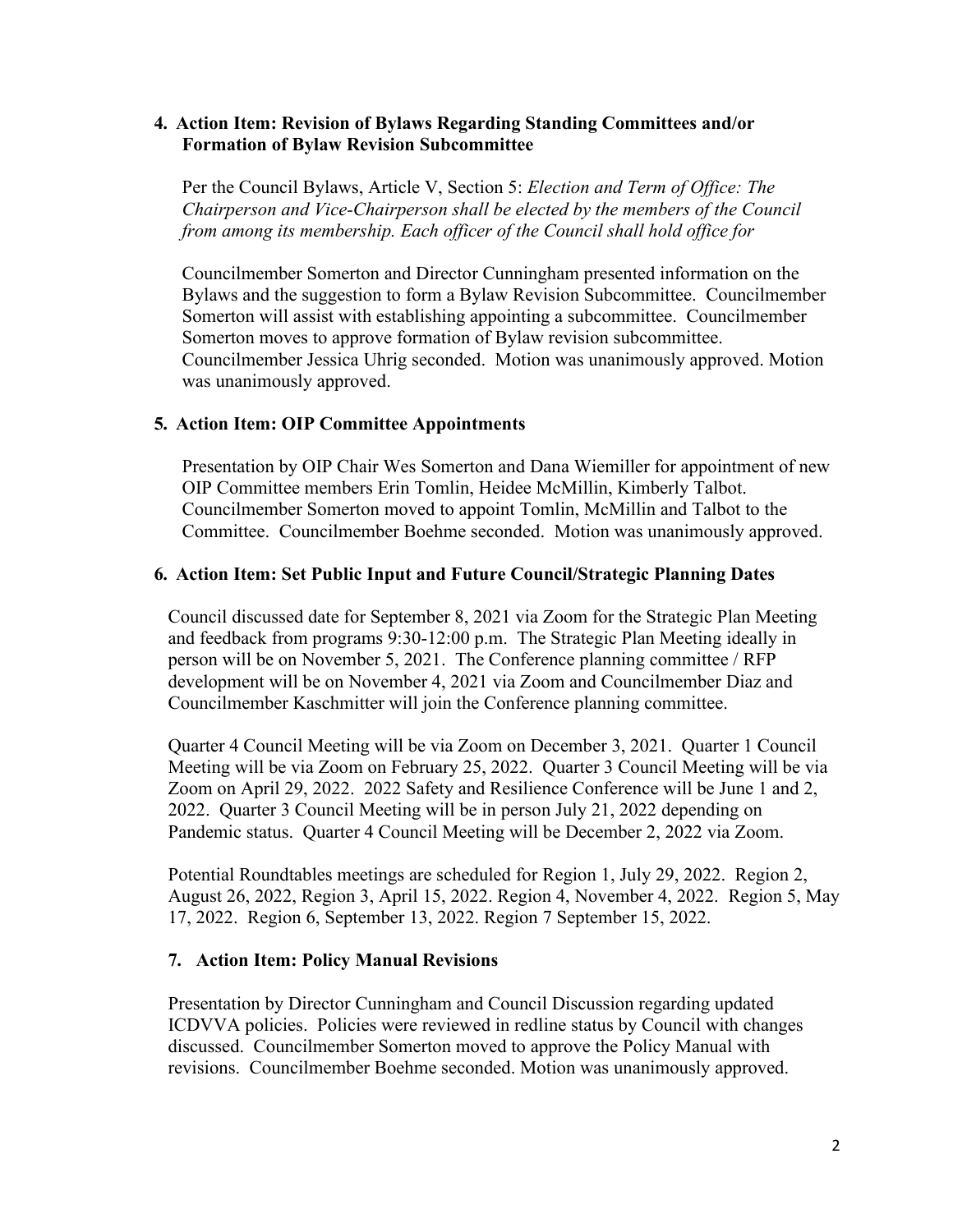**8. Action Item: Negotiated Rulemaking Subcommittee or public input dates**  Presentation by Director Cunningham & Dana Wiemiller; Council Discussion Possible subcommittee, rule changes to funding formulas should be developed. Councilmember Somerton indicated he would be willing to participate in the negotiated rulemaking process. Councilmembers Uhrig and Nafzger indicated a willingness to participate in the rulemaking process.

## **9. Annual ICDVVA Conference Report & 2022 Conference Planning**

Presentation by Director Cunningham and Council Discussion Director Cunningham updated the Council on the 2021 Safety & Resilience Conference There were 546 Registered attendees for the virtual conference/Gov. kickoff. Some sessions are on the new Council YouTube Channel. Continuing education credits are being prepared and sent out to conference attendees. Update 2022 Conference Committee & possible use of consultant. Councilmembers Kaschmitter and Diaz volunteered to serve on the planning committee.

### **10. 2022 ICDVA Legislative Proposal**

Presentation by Director Cunningham and Council Discussion regarding proposed revisions to I.C. § 39-6316 and feedback on the process. Director Cunningham updated the legislative proposal and the process.

12:00 MST/11:00am PST Mid-day Lunch Break (1 hour)

### **11. Encumbrance for FY21 and DHW Relationship Update**

Presentation by Director Cunningham and Council Discussion Director Cunningham updated the Council on the encumbrance for fiscal year 2021 reimbursements and the total amounts of FY21 contracts not fully paid during FY21. Director Cunningham updated the relationship between the Council and the Department of Health and Welfare.

### **12. ICDVVA Financial & Grant Overview & FVPSA ARP Update**

Presentation by Director Cunningham and Council Discussion FVPSA ARPA Funding: One time award of \$629,043. First application cycle closed 8/12/21. Update on applications and plan to award remaining funds w/additional cycles VOCA & FVPSA Grant Applications/Amounts & balances; FY23 Budget Request

### **13. VOCA Fix Update**

Presentation by Director Cunningham and Council Discussion regarding the passage of the VOCA Fix bill and the timing and impact to VOCA funded programs in Idaho. This bill adds a new source of revenue for the Crime Victims Fund and makes changes to formula grants supported by the fund. The bill directs revenues collected from deferred prosecution and non-prosecution agreements to be deposited into the Crime Victims Fund. The passing of this bill increases the percentage—from 60% to 75% of state compensation payments to crime victims in the prior fiscal year used to calculate formula grants for state victim compensation programs. Finally, the bill directs states to waive the matching requirement for recipients of state victim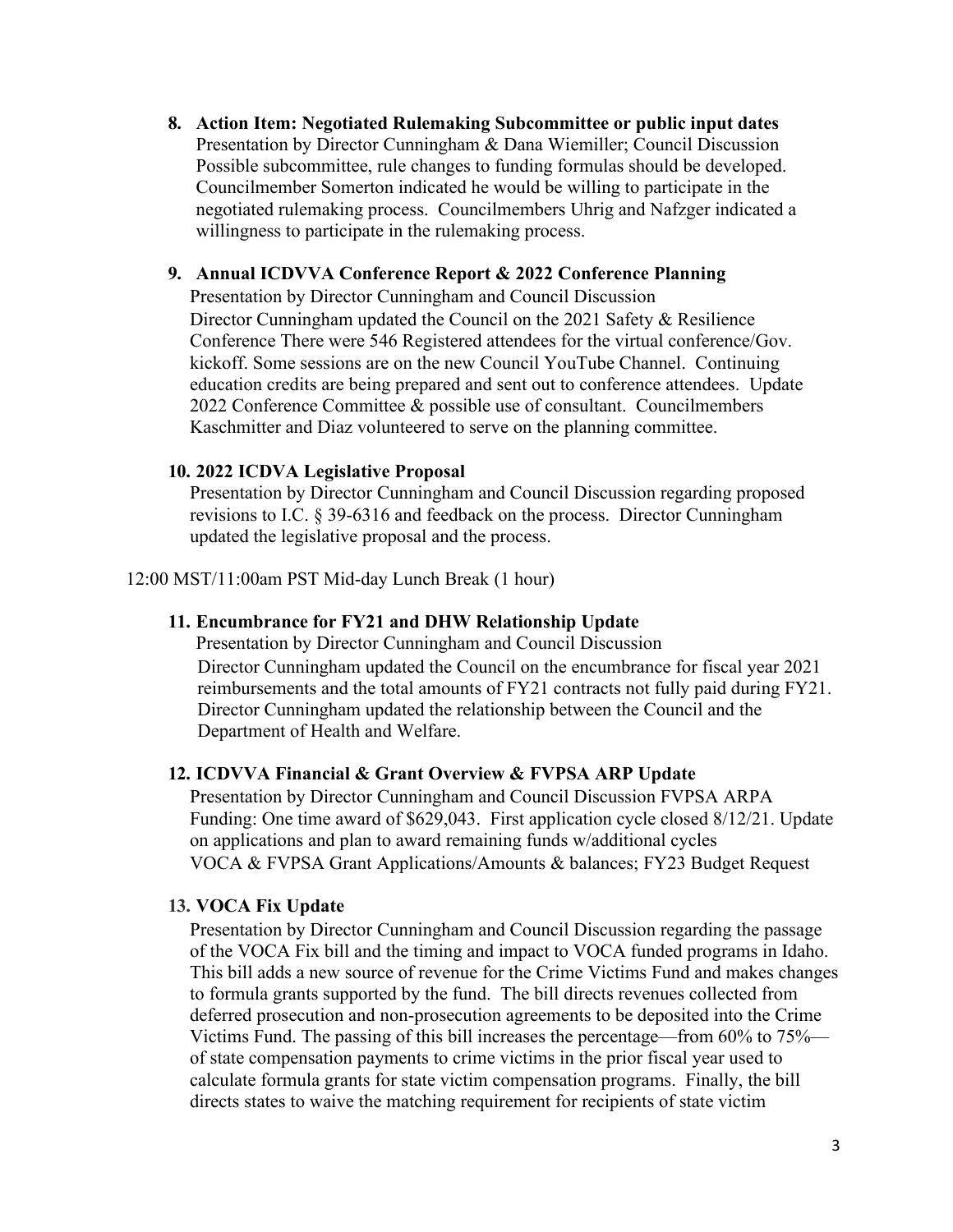assistance formula grants during and for one year after a pandemic-related national emergency.

### **14. ICDVVA ARP Budget Request**

Presentation by Director Cunningham and Council Discussion Director Cunningham informed the Council on the ARP funding request to make additional funds available for subrecipients.

#### **15. Switch to Federal Fiscal Year for Federal Grant Funds**

Presentation by Director Cunningham and Council Discussion Discussion of the need & benefits of the switch; timing and impact on grant application and review cycle

### 2:30 p.m. Mid-Afternoon Break (15 minutes)

### **16. ICDVVA Schedule/Date Selection for Strategic Planning**

Presentation by Director Cunningham and Council Discussion

#### **17. Roundtable Reports**

Presentation by Director Cunningham and Council Discussion Director Cunningham gave reports on the Region Roundtable progress and discussed the the successes of collaborating and the take aways.

### **18. Road Trip Reports**

Presentation by Director Cunningham and Council Discussion Director Cunningham updated the Council on the trip to North Idaho and site visits with the programs in Northern Idaho.

#### **19. ICDVVA Social Media Update**

Presentation by Director Cunningham and Council Discussion Director Cunningham discussed the progress made on creating a social media platform to promote and further the work of the Council.

#### **20. ICDVVA Collaboration, Groups & Partners update**

Presentation by Director Cunningham and Council Discussion Director Cunningham reported on the progress made on collaborating with groups and partners working toward a similar cause or serving overlapping populations.

#### **21. Data Dashboard Under Development**

Presentation by Director Cunningham and Council Discussion

Director Cunningham discussed the progress Jessica Marshall has made obtaining the additional data collection for the demand in FY22 funding.